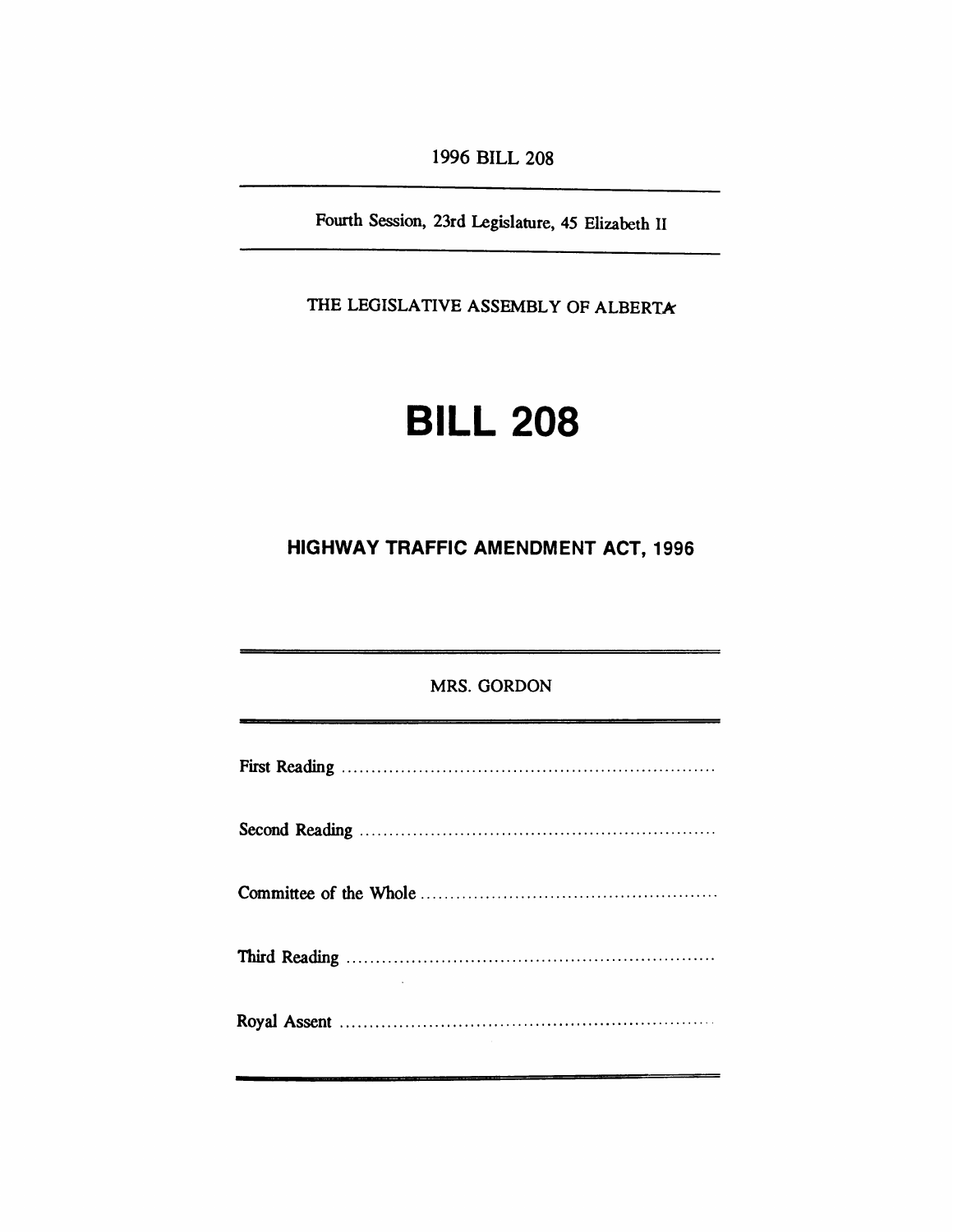*Bill 208 Mrs. Gordon*

## *BILL 208*

#### *1996*

### *HIGHWAY TRAFFIC AMENDMENT ACT, 1996*

*(Assented to , 1996)*

*HER MAJESTY, by and with the advice and consent of the Legislative Assembly of Alberta, enacts as follows:*

- *<sup>1</sup> The Highway Traffic Act is amended by this Act.*
- *2 The following is added after section 59:*
	- *59.1(1) In this section,*
		- *(a) "full-time firefighter" means a person who is regularly employed in the fire protection services of a municipality;*
		- *(b) "volunteer firefighter" means a person who voluntarily acts as a firefighter in the fire protection services of a municipality for a nominal honorarium.*

*(2) Where a municipal by-law permits it, a full-time or volunteer firefighter may carry on or in a vehicle, other than an emergency vehicle, a lamp that produces intermittent flashes of green light and may operate the lamp if the vehicle is proceeding to a fire or other emergency.*

*(3) No person other than a full-time or volunteer firefighter shall operate a lamp that produces intermittent flashes of green light.*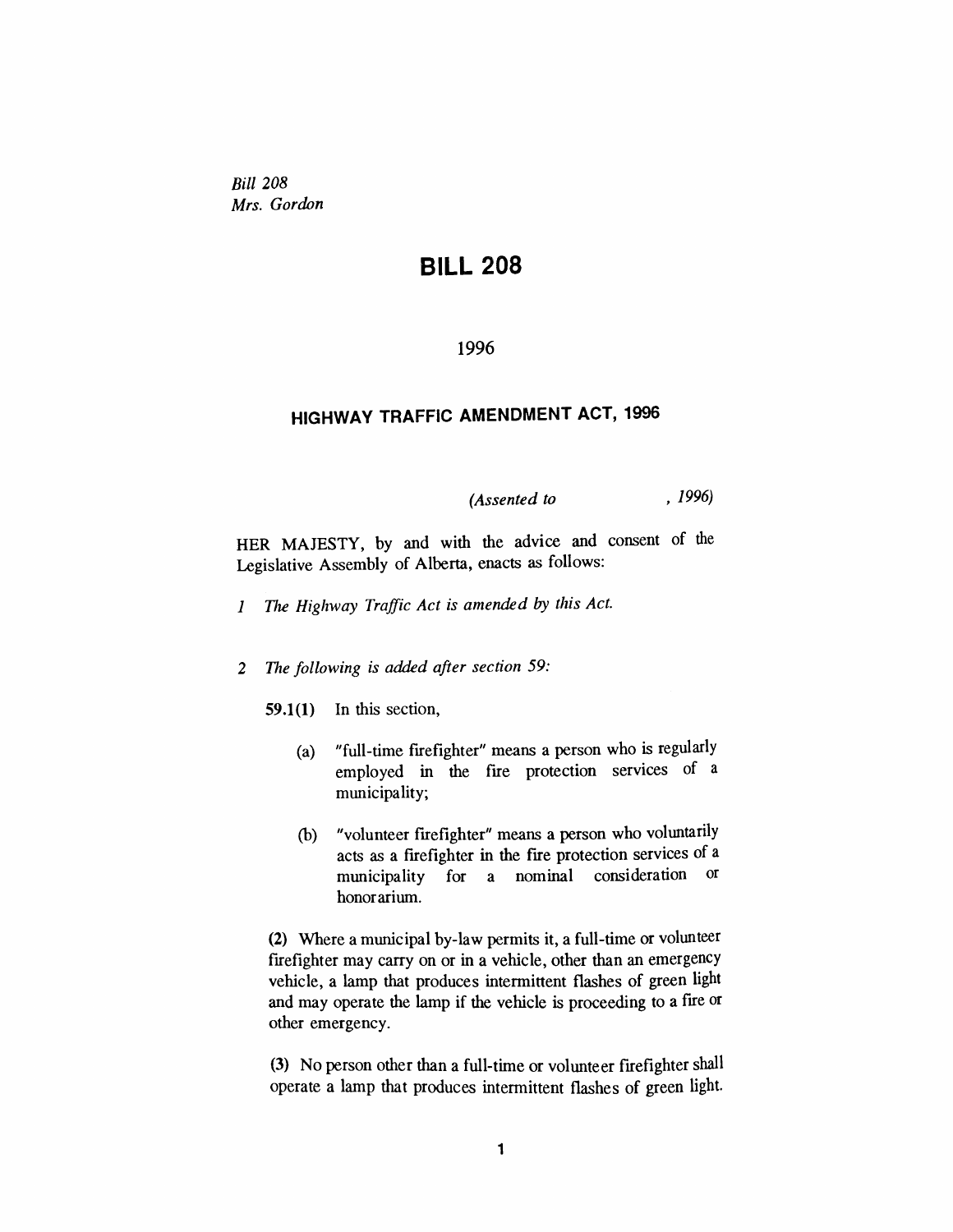## *Explanatory Notes*

- *Amends chapter H-7 of the Revised Statutes of Alberta, 1980.*
- *Vehicles of firefighters.*